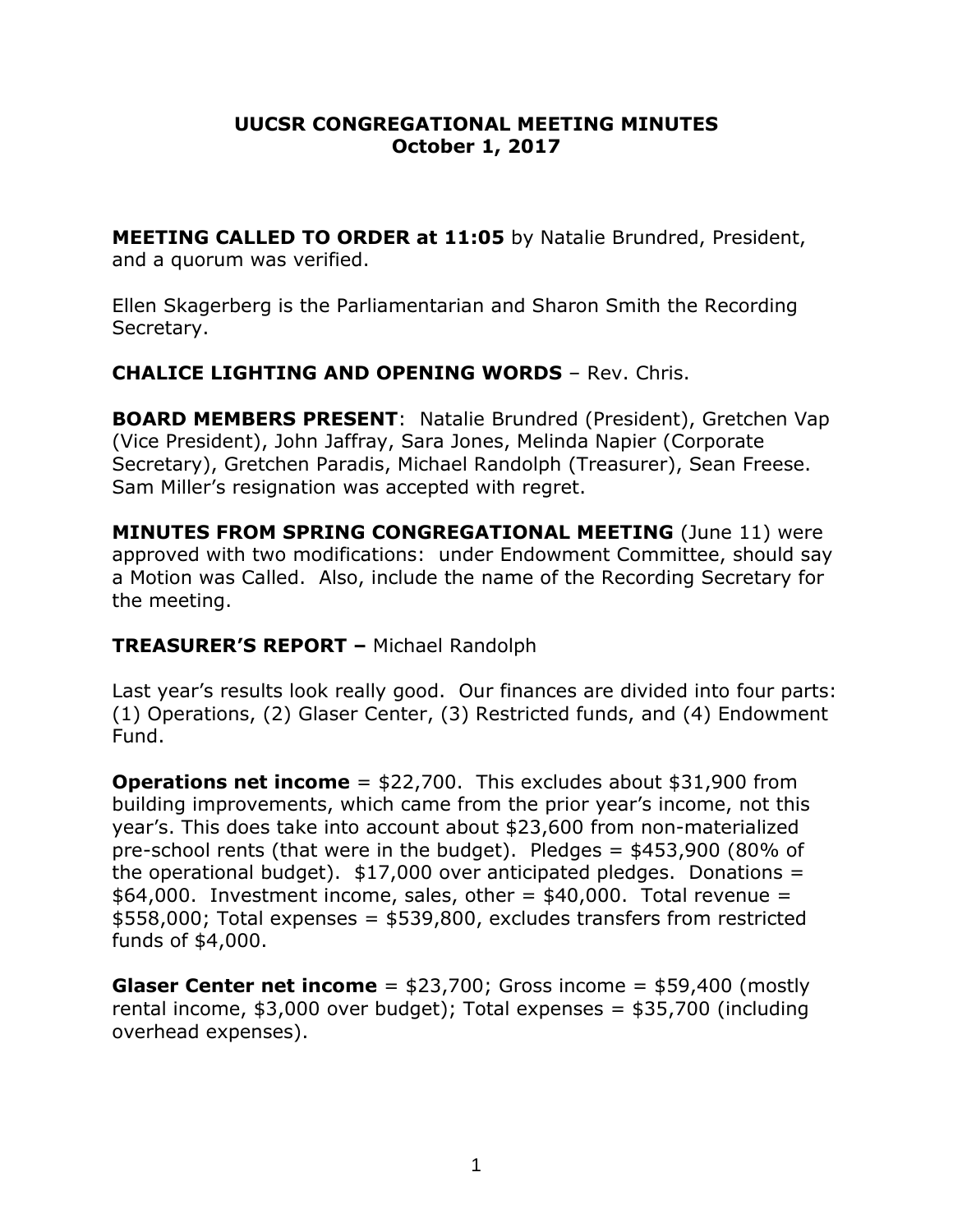**Restricted funds from share the basket and retreat fundraisers** – UU members gave approximately \$112,000 to share with the community. We also support UUA and PCD through dues of \$25,700 and the North Bay Organizing Project (NBOP) with \$3,000.

It was noted that the conversation about funding does not seem to be about funding our "vision". We will be talking about that in the future.

## **NOMINATION AND ELECTION OF BOARD MEMBER AND ENDOWMENT COMMITTEE MEMBER** – Richard Senghas, chair

**VOTING ITEM:** Motion made to elect Sean Freese for a 2 year term on the Board of Trustees to fill the spot vacated by Sam Miller's resignation. Moved and seconded. No discussion. **All in favor.**

**VOTING ITEM:** Motion made to elect Susan Dickey to a 3 year term on the Endowment Committee, starting January 1. Moved and seconded. No discussion. **All in favor.**

**STATUS OF BUILDING IMPROVEMENT** – Paul Gilger of the Building Improvement Group

Slide presentation about the status of the upstairs. We are now limited to ten people upstairs at a time because of building codes. There are rooms upstairs that are being under-utilized. The stairs are very steep. Right now we need to keep any meetings in the first three rooms. The rest is for storage. There is a small bathroom upstairs. At the very end of the storage area is a very narrow and steep staircase that is virtually inaccessible and very dangerous. The staircase leads out the back door. We are looking at ways to improve the upstairs with the possibility of an elevator in the future.

# **REPORT ON UUA GENERAL ASSEMBLY** – Susan Panttaja, GA Delegate

Susan gave a brief update about the annual meeting. People come from all over the country and world to attend workshops and worship services and public witness events and to conduct the business of the Association. The 2017 GA was held in New Orleans in June. Rev Chris attended, as did a couple other UUCSR members. Certain GA business items must be voted on by the full association (delegates). Each congregation or fellowship is allowed one delegate for 50 members. UUSSR is entitled to 7 delegates, including Susan. None of the delegates attended GA in person, but instead voted online. This year the delegates elected a new UUA president, Rev. Susan Frederick Gray, from a field of three fine candidates. We also elected members of the board of trustees and UUA committees and commissions.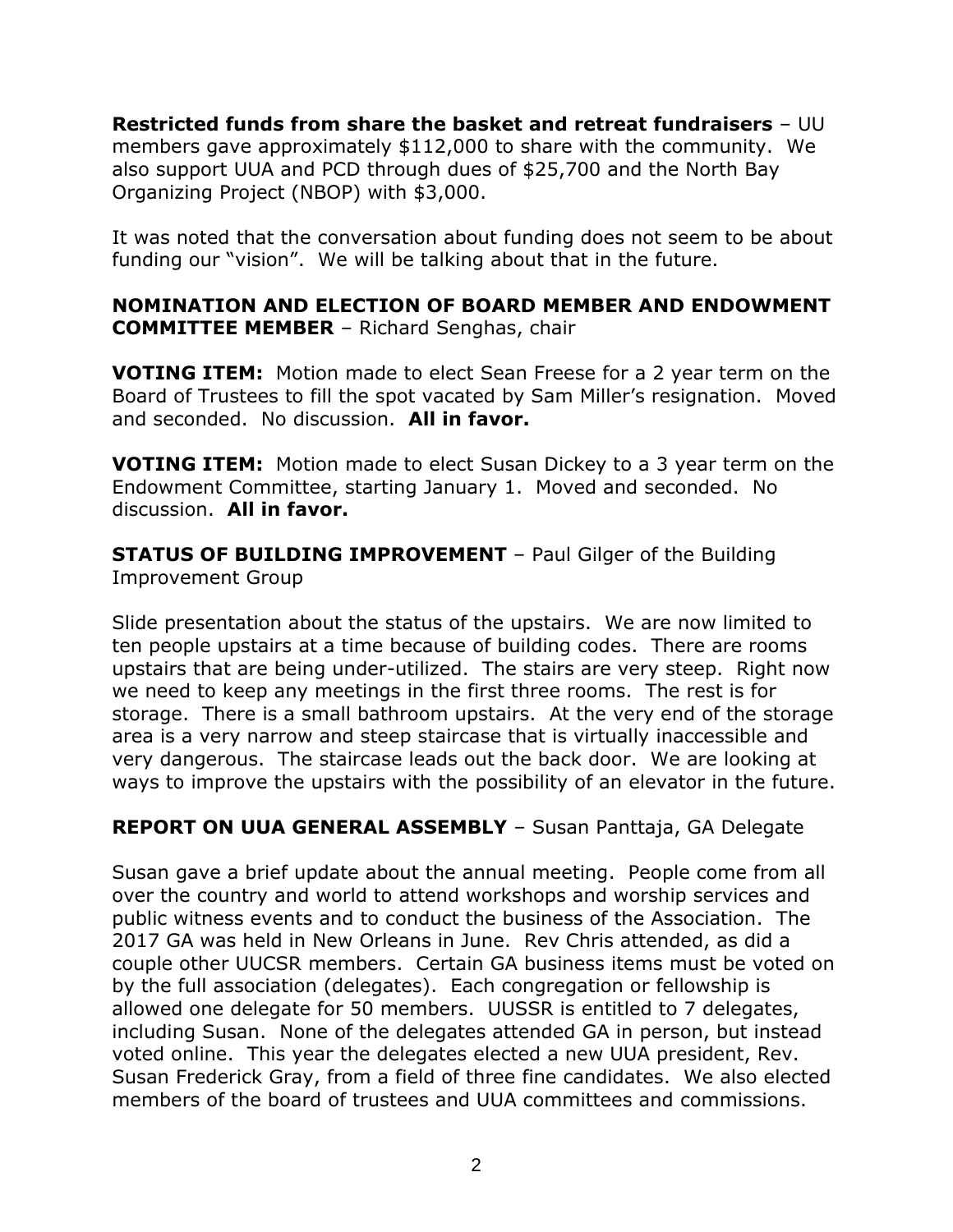Next year's GA will be held in Kansas City, Missouri in late June. Being a delegate is a great way to learn more about UUA. Most of the GA events are live streamed and some are recorded for later viewing, so it could be very good to look at some of these.

# **PRE-SCHOOL REPORT** – Linda Balabanian

Linda presented for Jan Hess and Barrie Noe since they were unable to attend. The Glaser Center Committee has been handling pre-school issues. With great disappointment it was reported that the pre-school will not be happening in the foreseeable future. Though the school started out very interested, when the bids came in for construction, they were way above their expectations. The pre-school representatives were supposed to reply back to us by September 25, and there has been no further communication. Right now, it appears to not be an alternative.

# **UPDATE ON NAMING OPPORTUNITIES POLICY** – Richard Senghas

Natalie Brundred, Chris Bell and Richard Senghas have been meeting to discuss this. Richard has forwarded a draft of thoughts in process to Rev. Chris and Natalie. At the next Congregational meeting we will be looking at a policy. We are trying to put together a general policy for different circumstances, such as honoring a person or an event. We want transparency and openness in terms of a democratic situation and inclusiveness on types of people reviewing this and giving input. Also we want to protect privacy. We are trying to cultivate a sense of shared community. We would like to see an advance notice of 60 days or more that a naming opportunity is available. Question: would we want a final nominee or a set of nominees? Feel free to give any input you might have. Thought presented from the floor: Could you schedule a focus group before it comes to the Congregational meeting so we can ask questions and give input before then? Richard indicated this sounded good. The proposed policy will be approved by the Board and will then be voted on by the Congregation.

# **BOARD REPORT –** Natalie Brundred, Board President

Goals for 2017-18: At the Board retreat, we went back to the 2015 All-Congregation visioning process, looked at the 5 greatest concerns and picked one of them to work on as a Board. It is the one about communications – Opportunities to Interact with New People. We're looking at a Welcoming Friends program. We want to connect new people with established members and allow them to become long-term members of our community. Susan Dickey will be heading this up.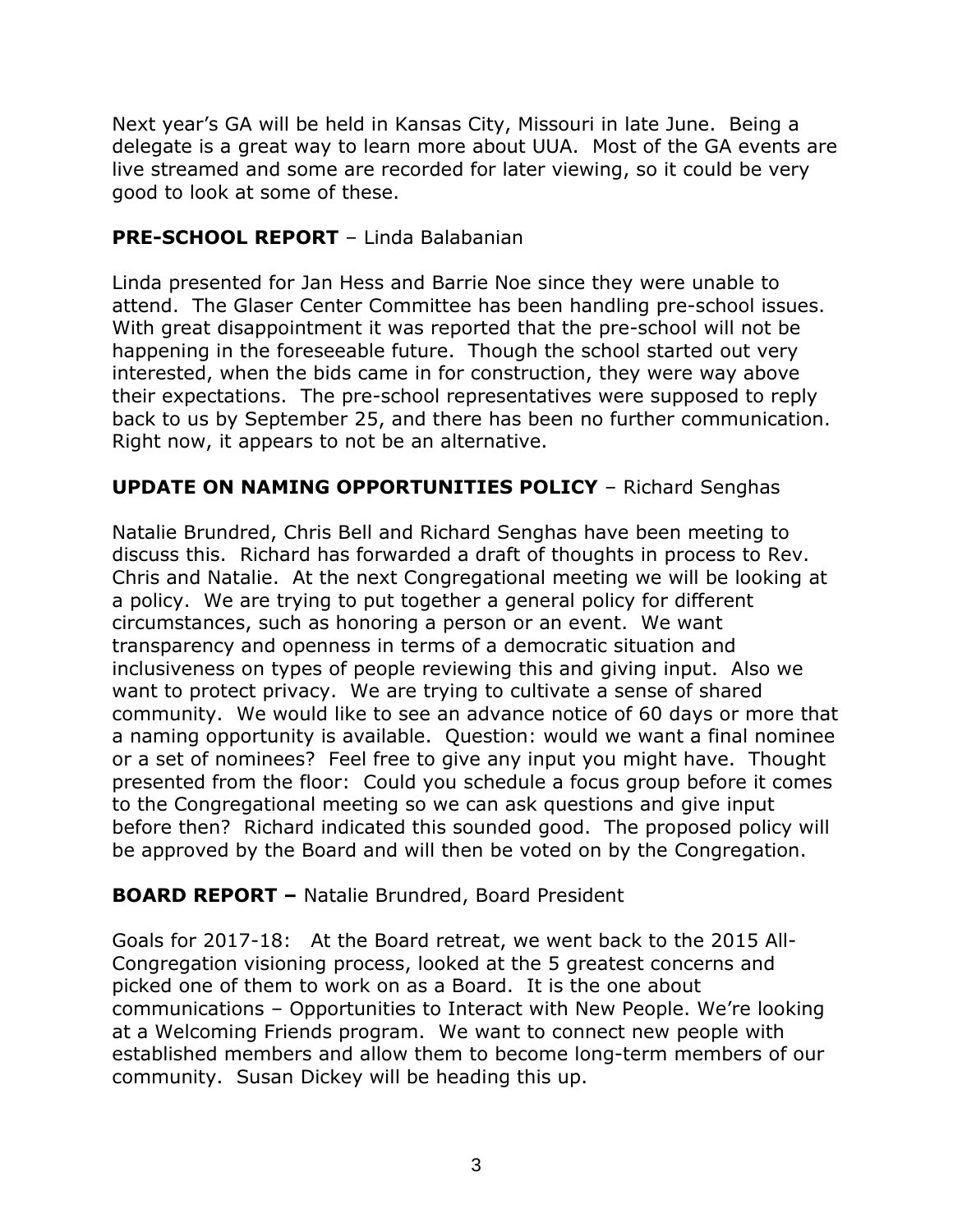Second, each Board member will become a liaison to several UUSCR committees or teams in order to have a stronger connection between the board and the committees.

Third, Talk to a Board member will be modified so that instead of sitting at a table, we will be coming to you during the Sunday Social Hours. We want to know of any suggestions, concerns, etc. you might have.

Fourth, we want to encourage a culture of generosity, appreciation and gratitude. Natalie acknowledged the Stewardship Team for their work in this area. They had a "Five to Thrive" party to express their appreciation for people who are tithing at least 5% of their income. Everyone's contribution is vital. We want to find lots of ways to thank people.

Last, We have a very pressing need is for an Assistant Minister. Rev. Chris is operating at 160%. This will serve each of us, our UUCSR community, and the larger community we live in. The second position of importance to staff will be the Communications Coordinator. We do so much good work, and we need to let the community know about it. Managing this is a big job, and we have grown to the point where it needs a part-time staff member. This person will also manage the website. We want to work on hiring both of these positions by the end of the year.

Natalie indicated she is always ready to receive your communication, as is anyone on the Board.

# **STATE OF THE CONGREGATION REPORT** – Rev. Chris Bell, Minister

This report is really about the state of our individuals and programs. It's kind of a soul question – how are we at a heart level? It is good; it is loving. People experience kindness when they come here. We might fail in some ways but we are seeking to improve. All good things flow.

Too many congregations are driven by old methods, and congregations then end up bickering over small things. Not a lot of that here that drains your energy. We have to preserve all that energy for the real fights in the world. The biggest thing that will be happening this year is that our beloved 10 year Director of Religious Education will be retiring in January. The current plan is that we will hire a part-time interim person to work for the remainder of the church year. We have a natural instinct to hire someone exactly the same or very different. The part-time interim person will allow us to see where our organization is going next year, and this will give us greater direction for the RE organization.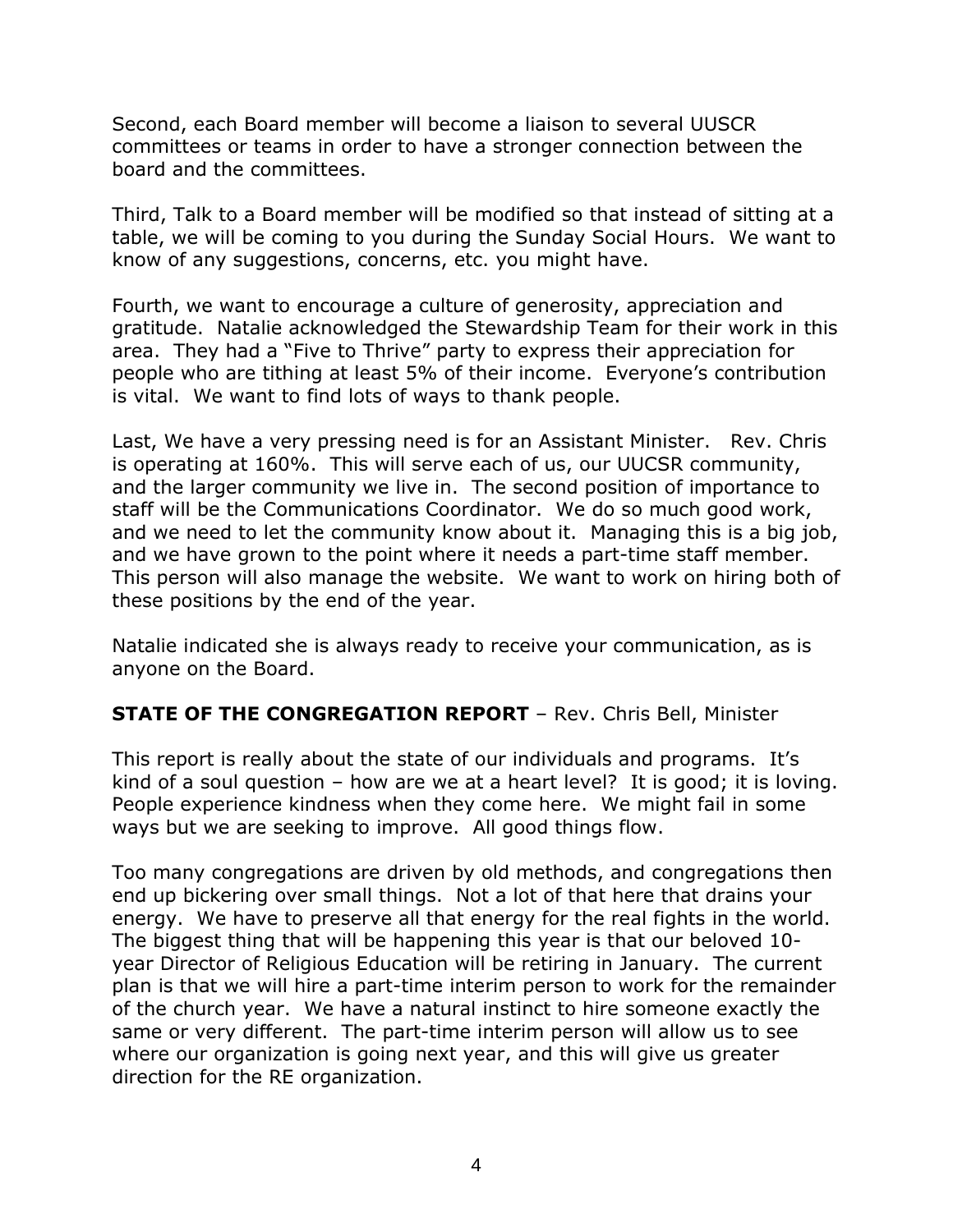Rev. Chris indicated he is very excited about a theme-based resource center called Touchstones that would give themes for the year – daily readings, things to read at the breakfast table and would be interwoven into the sermons.

Board communication is great. We are trying new things.

The Lay Chaplaincy program is floundering right now but will take off.

Thanks to the Stewardship Team. They read a book on how to make the annual pledge drive obsolete. Accordingly, we need to live in a constant process of raising money.

Perhaps we need to write letters to other pre-schools to see if anyone else would be interested in renting here.

We enlarged the staff this year by hiring a bookkeeper, so some of the bookkeeping work was taken off the Administrator's plate. This frees her up to take on a little more leadership, and that's a change. Janis will probably not be able to drop everything to assist you right away as she's done before.

Rev. Chris indicated he's grateful for an Assistant Minister and will personally benefit from it, but the goal will be to bring the benefit to the congregation.

Thanks for all the work on the upstairs project.

Lastly, he is going to sell his house. He needs to rent rooms to afford to live there, and is tired of having roommates.

**APPRECIATIONS:** honoring members who have gone above and beyond – Gretchen Vap

Paul Gilger (Architect/Ops/building improvements), Robert Houseman (quality music contributions), Linda Stabler (Board of Trustees/personnel work/slides for Congregational meetings), Melinda Napier (long-time Saturday breakfast shopper), Debra Wiig (Advertising and Glaser Center publicity).

Natalie thanked Janis Brewster, Anna Lisa Wiley and others for the work on the directory and annual report.

### **CLOSING WORDS** – Rev. Chris

### **The meeting was adjourned at 12:38 p.m.**